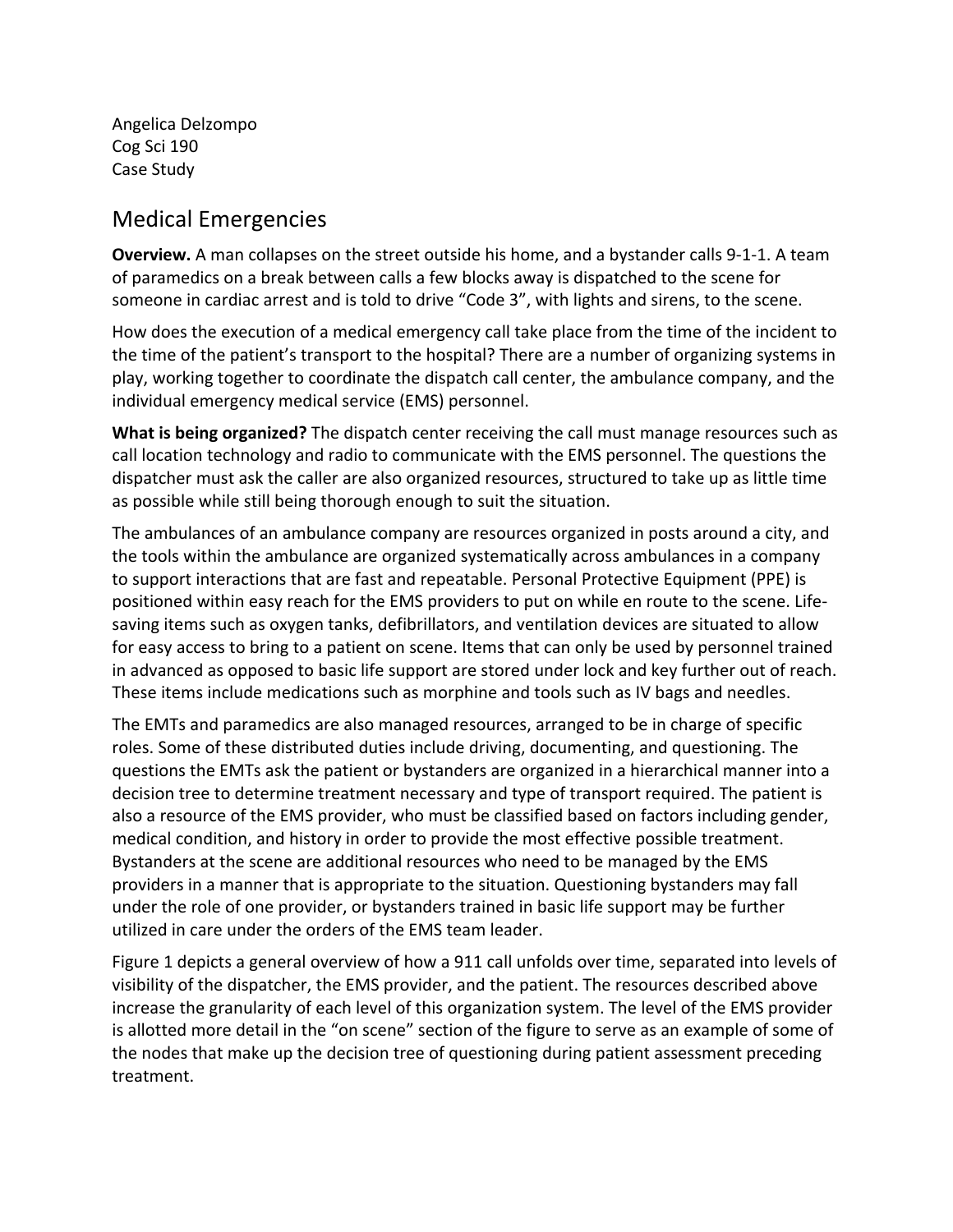

*Figure 1 Emergency Medical Transport Overview*

**Why is it being organized?** EMS was not systematically organized until the 1960s, when the dismally disorganized state of emergency medical care in the United States was compared to the regimented tactics used on the battlefield to serve trauma patients during the Vietnam War. It became evident that the high mortality rates due to trauma from motor vehicle accidents in the US could be reduced if emergency medical care were more organized.<sup>1</sup> In 1960, few states had rescuer courses or standards for ambulance maintenance, and standards varied widely across states and counties.<sup>2</sup>

A highly organized system reduces time to get to the scene of an incident, which is important for patients who are in critical condition. For instance, a 1 minute increase in response time to a patient in cardiac arrest decreases chances of survival by 7-10%.<sup>3</sup> Rapid response times also in turn decrease the number of necessary procedures performed at the hospital, reducing costs for the patient and hospital, as well as reducing property damages that result from incidents such as fire. Hospitals and ambulance companies also need to be highly organized in order to avoid preventable injury or death and the legal repercussions that accompany such incidents, as well as to be able to provide evidence to support their case in the event of legal action.

**How much is it being organized?** The organization system for EMS is constantly being improved upon due to changes in technology and the relatively new induction of systematized emergency medicine in the states. The large scale of the EMS system across the US, in addition to the fact that it is a system in constant use, has resulted in uneven implementation of technological improvements that serve to improve the organization scheme. Heterogeneity exists within the scope of the emergency response system due to discrepancies in state laws and funding insufficiencies.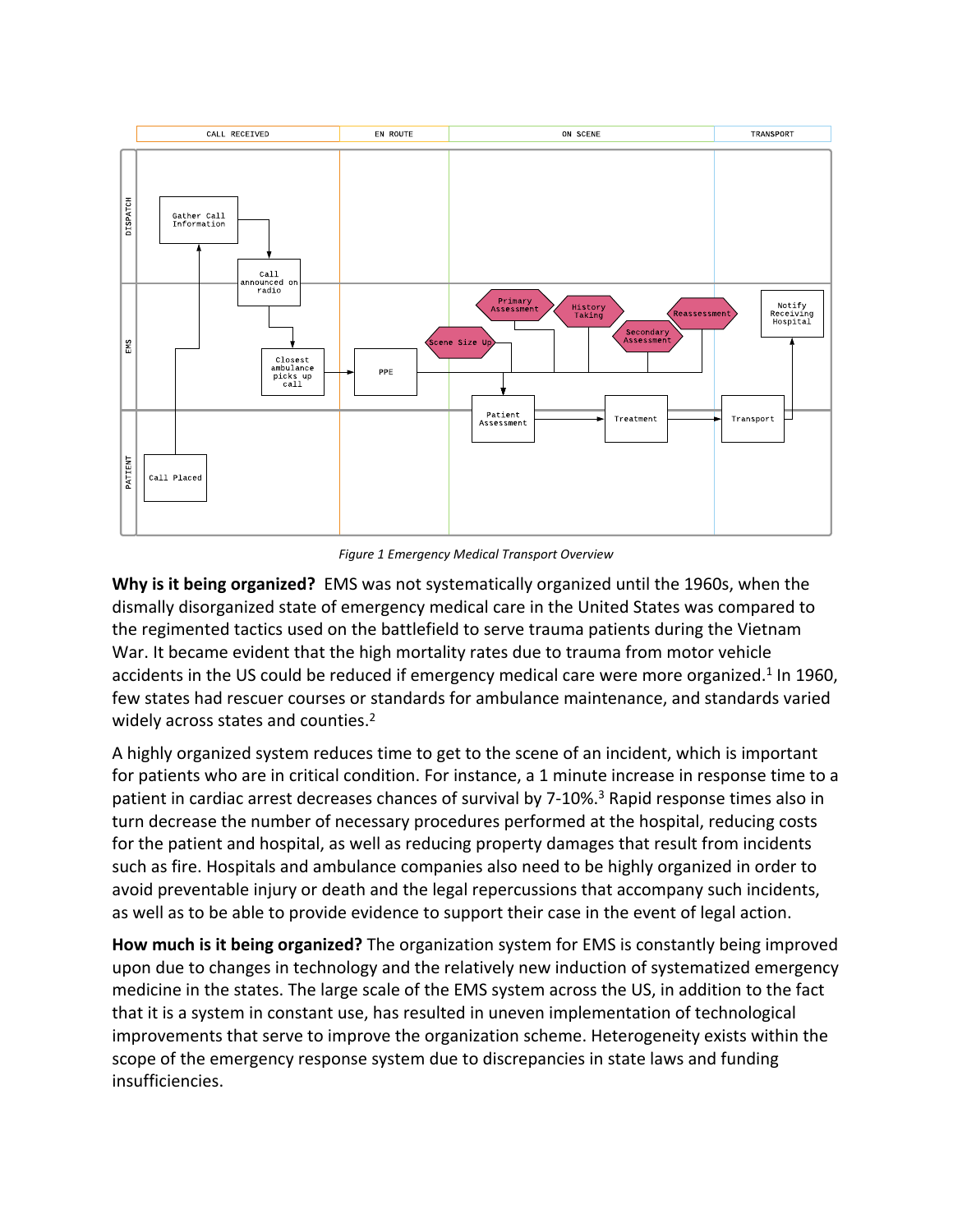Improvements that increase the granularity of the system at the level of the dispatcher include enhanced 9-1-1 (E911) and Next Generation 9-1-1 (NG911), which both involve location tracking information about where the call was made.<sup>4</sup> E911 automatically transmits the caller's number if the call was made on a landline, while NG911 provides information about wireless numbers and allows the caller to text pictures to 911 dispatch. These improved methods are important because a patient may be unable to provide verbal location information due to their injury. They alternatively may provide a location that is a colloquial as opposed to an authoritative name, which could be difficult to find on a map. For example, if someone were to have a heart attack in the outdoor food court located on Durant Avenue in Berkeley, California, a bystander would likely refer to it by the name "Asian Ghetto," since that is the name it is commonly referred to by students at UC Berkeley. Someone unfamiliar with this term could have difficulty locating it on a map, which would increase response time to the scene.

Emergency medical dispatch organizing systems still vary based on placement across the country, but most major U.S. cities use the Medical Priority Dispatch System (MPDS), in which calls are assigned to a medical unit based on the need for a basic or advanced life support team and how fast of a response time is necessary. This information is then assigned a code that is used to deploy the most appropriate EMS providers.<sup>5</sup> A common vocabulary between the dispatch and ambulances is important to support interoperability between the two systems.

The scope of practice, or the treatments an EMT or paramedic is allowed to legally administer, vary by state and depend upon local legislation. The scope of practice defines the scope of the organization system for which each provider is responsible. Providers trained in advanced techniques have a larger scope of resources and require more extensive organization. While differences exist among states, the requirements for each state are not supposed to fall below the expectations outlined in the National EMS Scope of Practice Model.  $6$ 

**When is it being organized?** When the patient makes a call to 9-1-1, the call is sent to the closest dispatch center based on either the location of the landline or the closest cell towers to the cell phone from which the call was made. The call is answered by this dispatch center, at which time information such as the location of the emergency, type of emergency, and how long ago the incident occurred is documented. If an ambulance is required, this information is communicated to the EMTs or paramedics via radio.<sup>7</sup>

The EMS crew organizes their plan of action while en route to the scene, at the scene, and during transport of the patient to the hospital. This organization system must be flexible enough to allow for continuous changes in organization, as the information received from dispatch is not always entirely accurate and a patient's condition could quickly deteriorate at any point during the running of a call.

The treatments and systems used to assess the patient must be thoroughly documented while en route to the hospital, and must be verbally and electronically transmitted to the emergency room staff upon arrival.

**How or by whom is it being organized?** The initial call information is organized by the dispatcher receiving the call. Depending on the state and county, E911 or NG911 methods may be in place to more accurately determine the patient's location. Location tracking information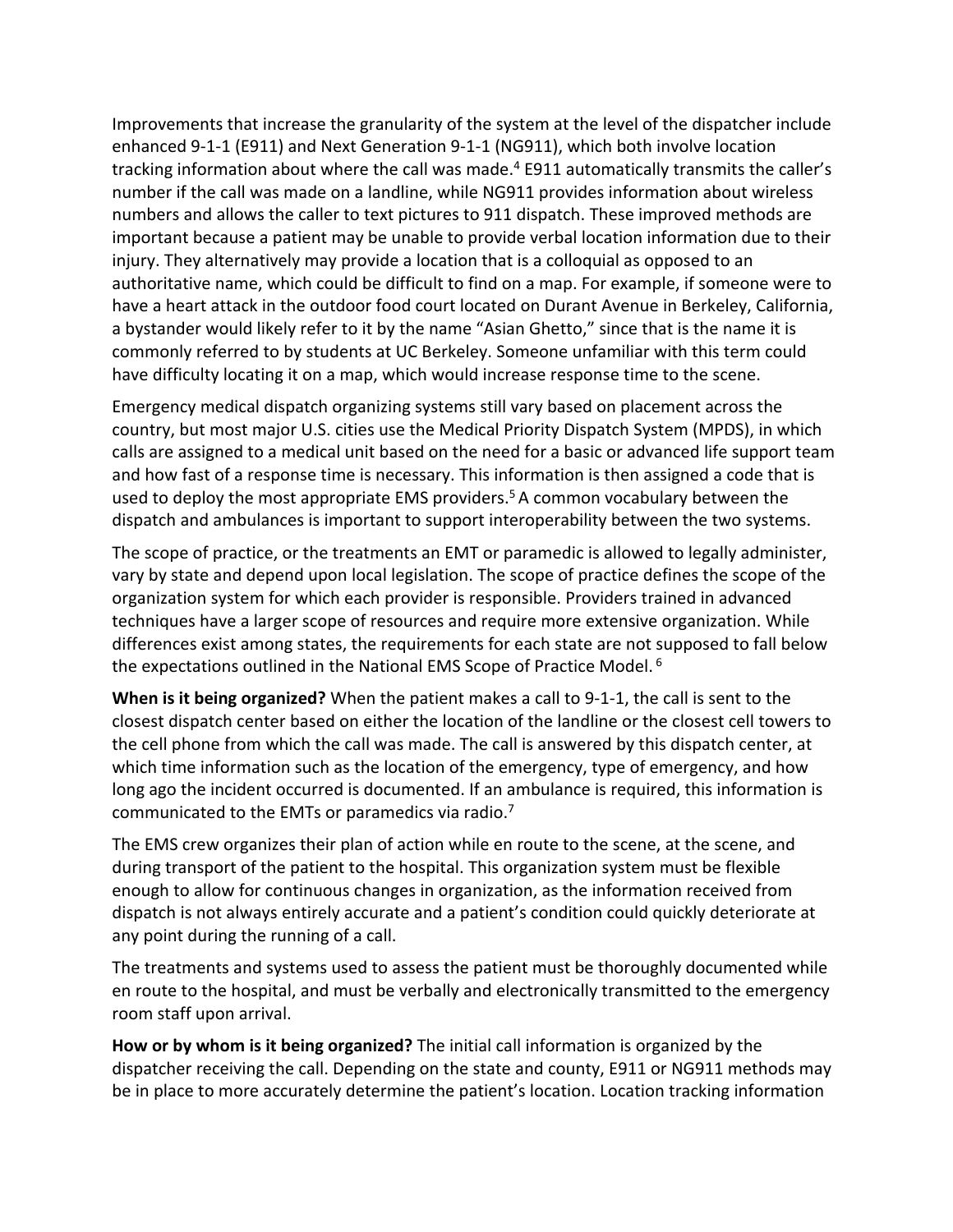can also be organized by third parties, such as in OnStar automatic crash reporting. When a driver is in a crash, the location of the car outfitted with this technology is transmitted to OnStar advisors, who can then report the location to 911 dispatch without the involvement of a patient or bystander.<sup>8</sup>

The deployment of ambulances is organized by some ambulance companies through what is now referred to as dynamic deployment, where ambulances are given posts around a city based on time of day and day of the week, which aims to predict response needs in real time. The exact implementation of this system varies based on the company and location. $9$ 

The EMS providers organize their roles and patient assessment on scene, tailoring them to meet the needs of the specific patient. These resources are organized on a larger scale by the standards laid out at the national and state level, which are based on EMS research.

**Other considerations.** While the rules in place for EMS personnel at first appear to be set in stone, companies and regulations are continuously being updated to reflect changes in technology or leadership. E911 and NG911 techniques provide improvements in patient location tracking, but issues may arise due to increased paranoia over invasion of privacy. Additionally, the implementation of these practices varies from state to state and among ambulance companies, with some states unable to even report statistics due to lack of resources or legal restrictions.<sup>10</sup>

Other confounding factors in this organization scheme include on-scene issues such as cultural considerations that may impact a treatment plan. Patients from some cultures may refuse treatment based on religion or tradition, or patients of a certain gender may only wish to be treated by a caregiver of that same gender. A flexible treatment system is vital to allow for such factors, which are often not made apparent until arrival at the scene.

Often times an ambulance will not be the only service dispatched on a call. The inclusion of firefighters often occurs in critical medical calls, where two partners in an ambulance are not sufficient to provide care for someone in a life-threatening situation. The number of firetrucks may outnumber the available ambulances in a region, so dispatching a fire unit often makes the most sense in terms of resource distribution.<sup>11</sup> In such cases, the firefighters, who are all trained as paramedics or EMTs, become additional resources for the team leader of a call to organize and utilize in caring for patients.

The wide variation in standards across the United States makes creating a comprehensive organization scheme for medical emergencies challenging. Considerations such as variations in regulations and funding across states contribute to the flexibility in national standards for emergency medical services. This means that the question of what exactly takes place on the other side of a 911 call does not have a straightforward answer.

## **Sources**

- 1. Zink, B., How War Shaped a Specialty, February 2017 [http://epmonthly.com/article/war](http://epmonthly.com/article/war-shaped-specialty/)[shaped-specialty/](http://epmonthly.com/article/war-shaped-specialty/)
- 2. Shah, M., The Formation of the Emergency Medical Services System, March 2006 <https://www.ncbi.nlm.nih.gov/pmc/articles/PMC1470509/>